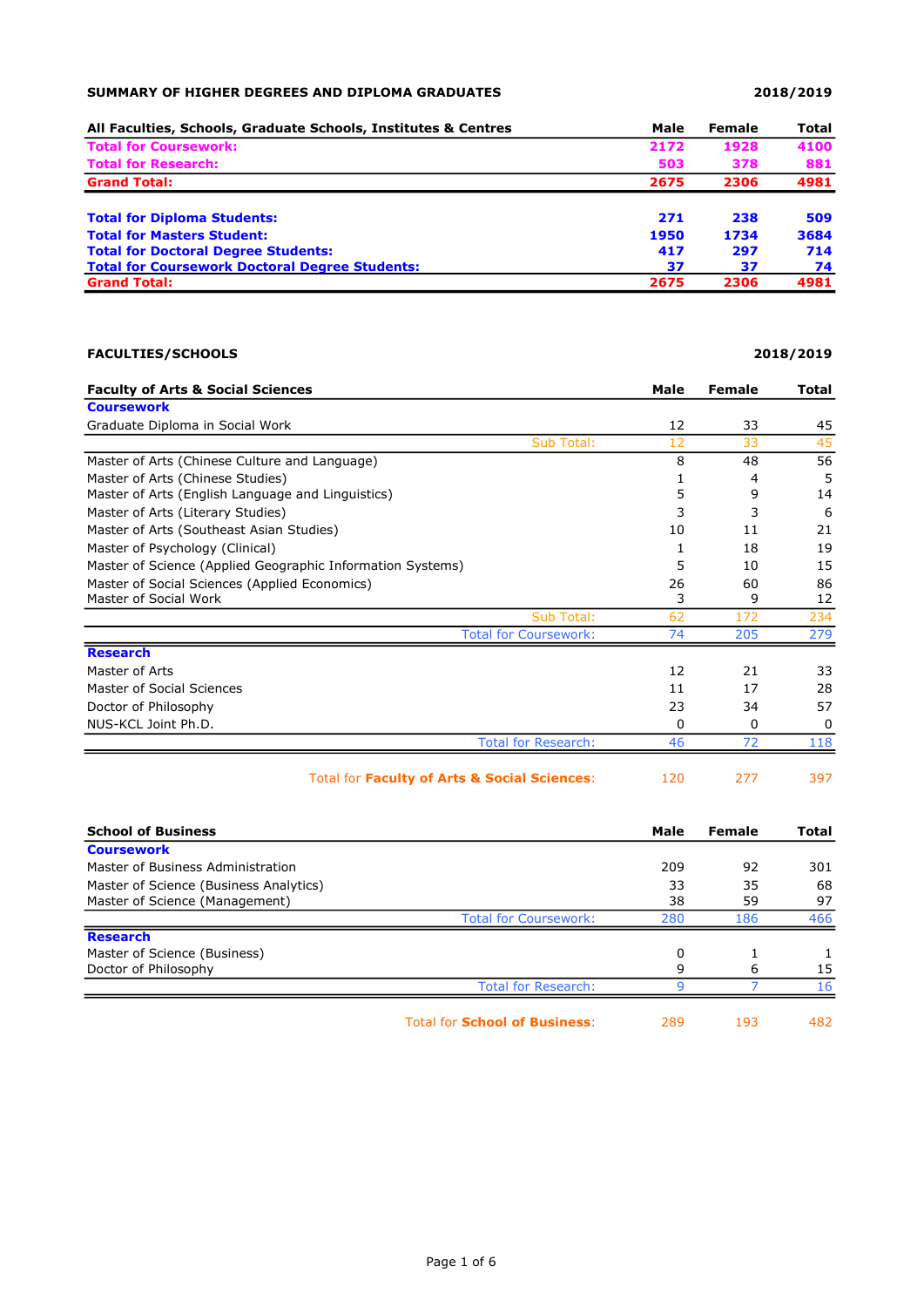| <b>School of Computing</b>            |                              | Male | <b>Female</b> | <b>Total</b> |
|---------------------------------------|------------------------------|------|---------------|--------------|
| <b>Coursework</b>                     |                              |      |               |              |
| Master of Computing                   |                              | 121  | 65            | 186          |
|                                       | <b>Total for Coursework:</b> | 121  | 65            | 186          |
| <b>Research</b>                       |                              |      |               |              |
| Master of Science                     |                              | 6    | 3             | 9            |
| Doctor of Philosophy                  |                              | 21   | 12            | 33           |
|                                       | <b>Total for Research:</b>   | 27   | 15            | 42           |
| <b>Total for School of Computing:</b> |                              | 148  | 80            | 228          |

| <b>Faculty of Dentistry</b>                             | Male | Female | Total |
|---------------------------------------------------------|------|--------|-------|
| <b>Coursework</b>                                       |      |        |       |
| Graduate Diploma in Dental Implantology                 | 4    | 0      | 4     |
| Sub Total:                                              | 4    | 0      |       |
| Master of Dental Surgery (Endodontics)                  | ი    | 3      | 3     |
| Master of Dental Surgery (Oral & Maxillofacial Surgery) |      |        |       |
| Master of Dental Surgery (Orthodontics)                 |      |        | 6     |
| Master of Dental Surgery (Paediatric Dentistry)         |      |        |       |
| Master of Dental Surgery (Periodontology)               |      |        |       |
| Master of Dental Surgery (Prosthodontics)               | O    |        |       |
| Sub Total:                                              | 6    | 15     | 21    |
| <b>Total for Coursework:</b>                            | 10   | 15     | 25    |
| <b>Research</b>                                         |      |        |       |
| Master of Science                                       | 0    |        |       |
| Doctor of Philosophy                                    |      |        |       |
| <b>Total for Research:</b>                              |      |        |       |
| Total for <b>Faculty of Dentistry:</b>                  | 10   | 22     | 32    |

| <b>School of Design &amp; Environment</b>                 | Male | <b>Female</b> | Total |
|-----------------------------------------------------------|------|---------------|-------|
| <b>Coursework</b>                                         |      |               |       |
| Master of Architecture                                    | 71   | 56            | 127   |
| Master of Arts (Urban Design)                             | 9    | 10            | 19    |
| Master of Landscape Architecture                          | 5    |               | 12    |
| Master of Science (Building Performance & Sustainability) | 12   | 11            | 23    |
| Master of Science (Environmental Management)              | 12   | 9             | 21    |
| Master of Science (Integrated Sustainable Design)         | 5    | 16            | 21    |
| Master of Science (Project Management)                    | 28   | 24            | 52    |
| Master of Science (Real Estate)                           | 31   | 11            | 42    |
| Master of Urban Planning                                  | 10   | 13            | 23    |
| <b>Total for Coursework:</b>                              | 183  | 157           | 340   |
| <b>Research</b>                                           |      |               |       |
| Doctor of Philosophy                                      | 10   | 8             | 18    |
| <b>Total for Research:</b>                                | 10   | 8             | 18    |
|                                                           |      |               |       |

Total for **School of Design & Environment**: 193 165 358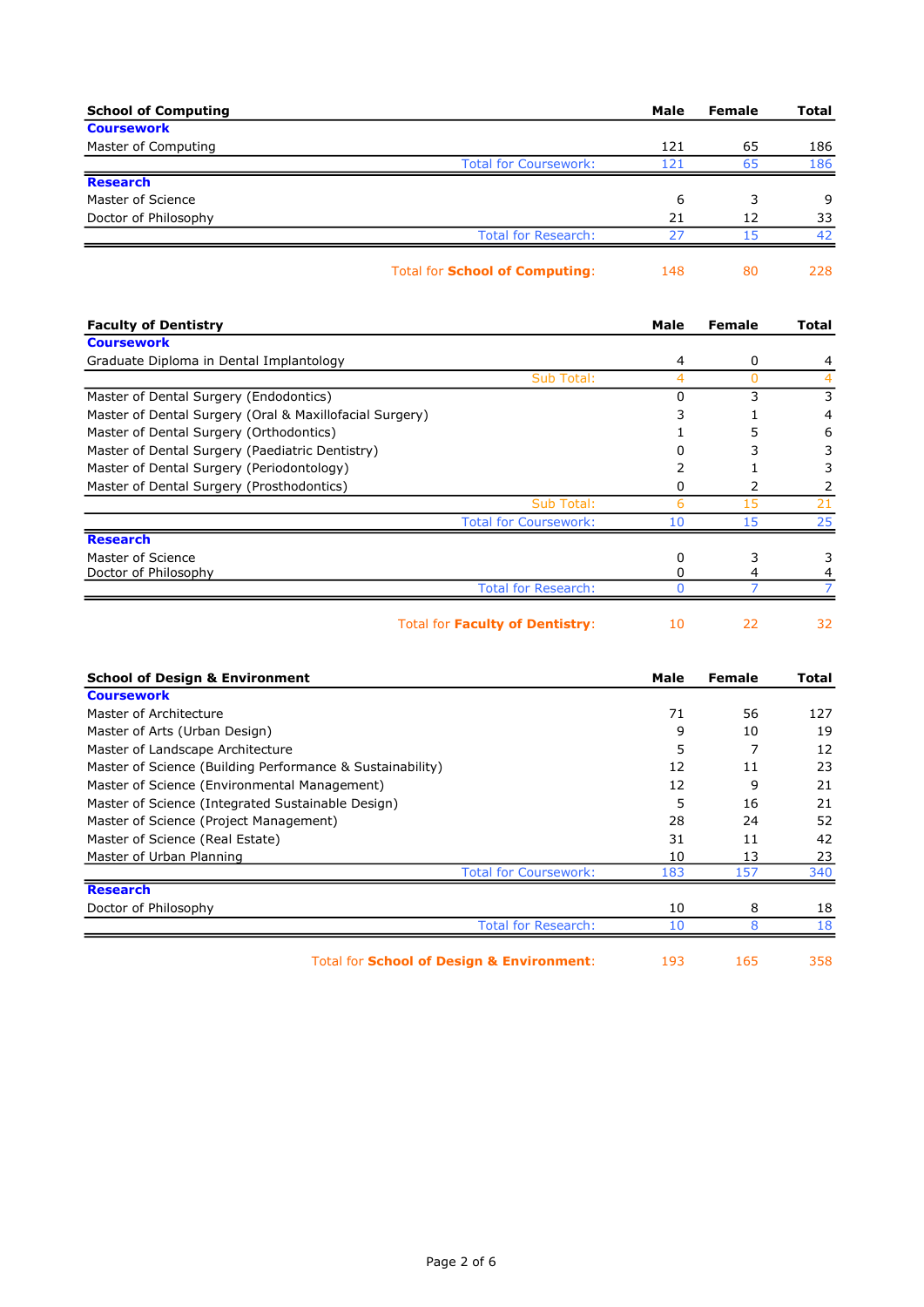| <b>Faculty of Engineering</b>                                 | Male                | Female         | <b>Total</b>         |
|---------------------------------------------------------------|---------------------|----------------|----------------------|
| <b>Coursework</b>                                             |                     |                |                      |
| Graduate Diploma in Industrial and Systems Engineering        | 0                   | 1              | 1                    |
| Graduate Diploma in Electrical Engineering                    | 0                   | 1              |                      |
| Graduate Diploma in Materials Science and Engineering         | 1                   | 0              | 1                    |
| Graduate Diploma in Offshore Technology                       |                     | 0              | 1                    |
| <b>Sub Total:</b>                                             | $\overline{z}$<br>6 | $\overline{2}$ | $\overline{4}$<br>15 |
| M.Sc (Hydraulic Engrg & Water Resources Mgmt)                 |                     | 9              |                      |
| Master of Science (Chemical Engineering)                      | 14                  | 12             | 26                   |
| Master of Science (Civil Engineering)                         | 80                  | 52             | 132                  |
| Master of Science (Electrical Engineering)                    | 118                 | 57             | 175                  |
| Master of Science (Environmental Engineering)                 | 11                  | 16             | 27                   |
| Master of Science (Geotechnical Engineering)                  | 28                  | 9              | 37                   |
| Master of Science (Industrial and Systems Engineering)        | 47                  | 31             | 78                   |
| Master of Science (Intellectual Property Management)          | 2                   | 6              | 8                    |
| Master of Science (Management of Technology)                  | 39                  | 22             | 61                   |
| Master of Science (Materials Science and Engineering)         | 8                   | 8              | 16                   |
| Master of Science (Mechanical Engineering)                    | 57                  | 13             | 70                   |
| Master of Science (Offshore Technology)                       | 10                  | 3              | 13                   |
| Master of Science (Safety, Health & Environmental Technology) | 14                  | 21             | 35                   |
| Master of Science (Supply Chain Management)                   | 47                  | 42             | 89                   |
| Master of Science (Systems Design and Management)             | 11                  | 5              | 16                   |
| Master of Science (Transportation Systems and Management)     | 7                   | 8              | 15                   |
| <b>Total for Coursework:</b>                                  | 501                 | 316            | 817                  |
| <b>Research</b>                                               |                     |                |                      |
| Master of Engineering                                         | 40                  | 8              | 48                   |
| Doctor of Philosophy                                          | 146                 | 63             | 209                  |
| <b>Total for Research:</b>                                    | 186                 | 71             | 257                  |
|                                                               |                     |                |                      |

Total for Faculty of Engineering: 687 387 1074

| <b>Faculty of Law</b>                                           | Male | <b>Female</b>            | Total |
|-----------------------------------------------------------------|------|--------------------------|-------|
| <b>Coursework</b>                                               |      |                          |       |
| Graduate Diploma in Maritime & Arbitration                      | 5    | 2                        |       |
| Sub Total:                                                      | 5    | $\overline{\phantom{a}}$ |       |
| Master of Laws                                                  | 2    | 11                       | 13    |
| Master of Laws (Asian Legal Studies)                            | 0    |                          |       |
| Master of Laws (Corporate & Financial Services Law)             |      | 12                       | 19    |
| Master of Laws (Intellectual Property & Technology Law)         |      | 10                       | 11    |
| Master of Laws (International & Comparative Law)                |      | 5                        | 6     |
| Master of Laws (International Arbitration & Dispute Resolution) | 10   | 9                        | 19    |
| Master of Laws (International Business Law)                     | 6    | 19                       | 25    |
| Master of Laws (Maritime Law)                                   | 4    | 7                        | 11    |
| <b>Sub Total:</b>                                               | 31   | 74                       | 105   |
| <b>Total for Coursework:</b>                                    | 36   | 76                       | 112   |
| <b>Research</b>                                                 |      |                          |       |
| Doctor of Philosophy                                            |      | 1                        | 2     |
| <b>Total for Research:</b>                                      |      |                          |       |
| Total for <b>Faculty of Law:</b>                                | 37   | 77                       | 114   |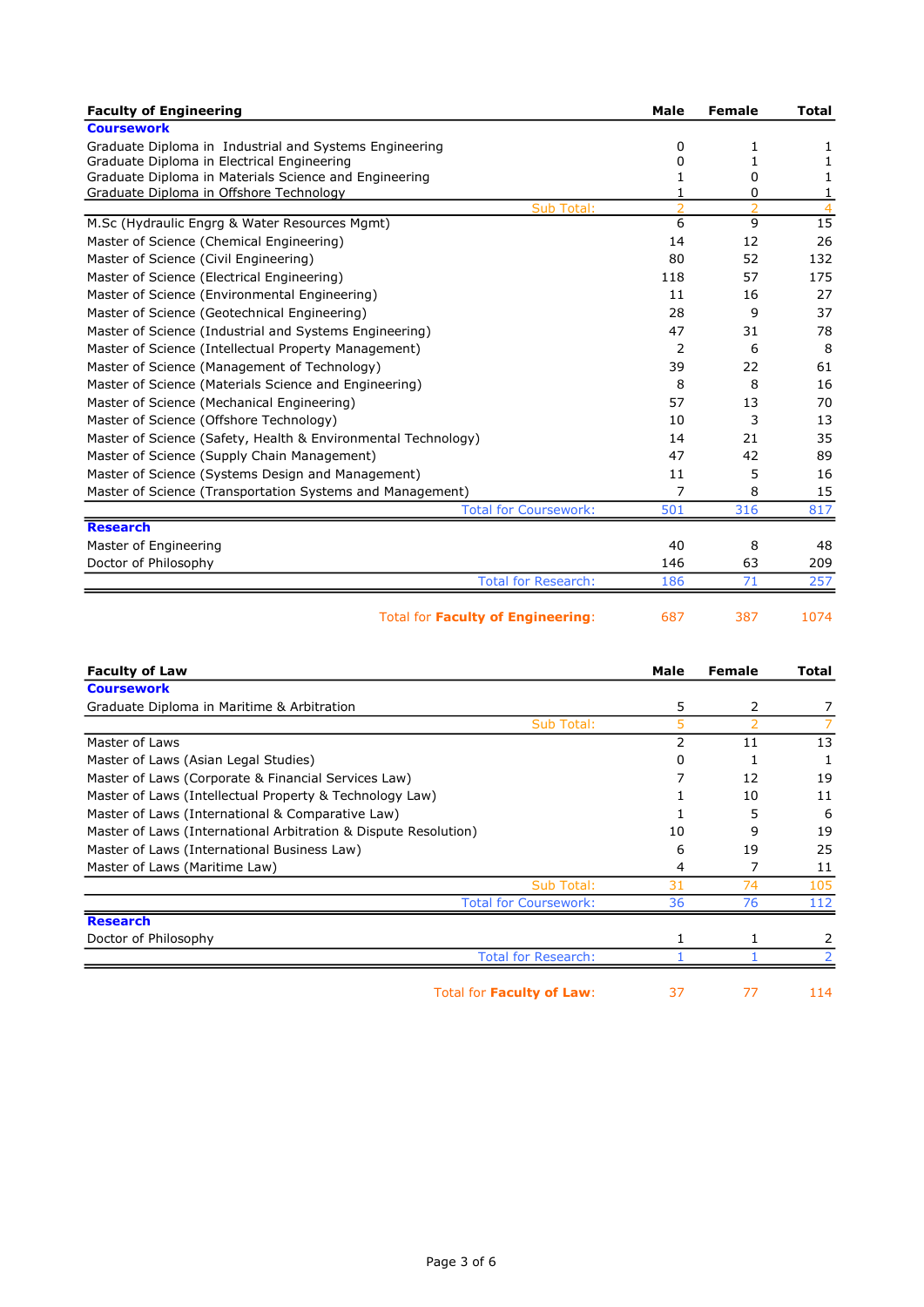| Lee Kuan Yew School of Public Policy                   | Male | Female | Total |
|--------------------------------------------------------|------|--------|-------|
| <b>Coursework</b>                                      |      |        |       |
| Graduate Diploma in Public Management                  | 0    |        |       |
| Graduate Diploma in Public Policy                      |      | ი      |       |
| Sub Total:                                             |      |        |       |
| Master in International Affairs                        |      | 13     | 20    |
| Master in Public Administration                        | 34   | 23     | 57    |
| Master in Public Administration and Management         | 27   | 29     | 56    |
| Master in Public Management                            | 11   |        | 18    |
| Master in Public Policy                                | 30   | 39     | 69    |
| Sub Total:                                             | 109  | 111    | 220   |
| <b>Total for Coursework:</b>                           | 110  | 112    | 222   |
| <b>Research</b>                                        |      |        |       |
| Doctor of Philosophy                                   |      | 6      |       |
| <b>Total for Research:</b>                             |      | 6      |       |
| <b>Total for Lee Kuan Yew School of Public Policy:</b> | 111  | 118    | 229   |

| Saw Swee Hock School of Public Health    |                                                         | Male | Female | Total |
|------------------------------------------|---------------------------------------------------------|------|--------|-------|
| <b>Coursework</b>                        |                                                         |      |        |       |
| Graduate Diploma in Applied Epidemiology |                                                         | 0    | 3      |       |
|                                          | Sub Total:                                              |      |        |       |
| Master of Public Health                  |                                                         | 8    | 18     | 26    |
|                                          | <b>Total for Coursework:</b>                            |      | 21     | 29    |
| <b>Research</b>                          |                                                         |      |        |       |
| Master of Science                        |                                                         | 0    |        |       |
| Doctor of Philosophy                     |                                                         |      | 8      | 10    |
|                                          | <b>Total for Research:</b>                              |      | 10     | 12    |
|                                          | <b>Total for Saw Swee Hock School of Public Health:</b> | 10   | 31     | 41    |

| <b>Faculty of Science</b>                                  | Male | Female | Total           |
|------------------------------------------------------------|------|--------|-----------------|
| <b>Coursework</b>                                          |      |        |                 |
| Joint Master of Science in Industrial Chemistry            | 8    | 0      | 8               |
| Master of Science (Applied Physics)                        | 2    | 2      | 4               |
| Master of Science (Chemistry)                              | 14   |        | 21              |
| Master of Science (Chemistry for Energy and Environment)   | 8    | 11     | 19              |
| Master of Science (Food Science and Human Nutrition)       |      | 2      | 4               |
| Master of Science (Mathematics)                            | 12   | 11     | 23              |
| Master of Science (Pharmaceutical Sciences and Technology) | 3    | 13     | 16              |
| Master of Science (Physics)                                | 2    | 1      | 3               |
| Master of Science (Quantitative Finance)                   | 23   | 34     | 57              |
| Master of Science (Statistics)                             | 31   | 55     | 86              |
| NUS-ANU Master of Science (Science Communication)          | 6    | 11     | 17              |
| Doctor of Pharmacy                                         | 4    | 8      | 12              |
| <b>Total for Coursework:</b>                               | 115  | 155    | 270             |
| <b>Research</b>                                            |      |        |                 |
| Master of Science                                          | 13   | 15     | 28              |
| Doctor of Philosophy                                       | 87   | 69     | 156             |
| <b>Total for Research:</b>                                 | 100  | 84     | 184             |
| - すっとこと キュル (音声) こうほん こうそう あっちょうこうこう                       | 24E  | 222    | $A \sqsubset A$ |

Total for Faculty of Science: 215 239 454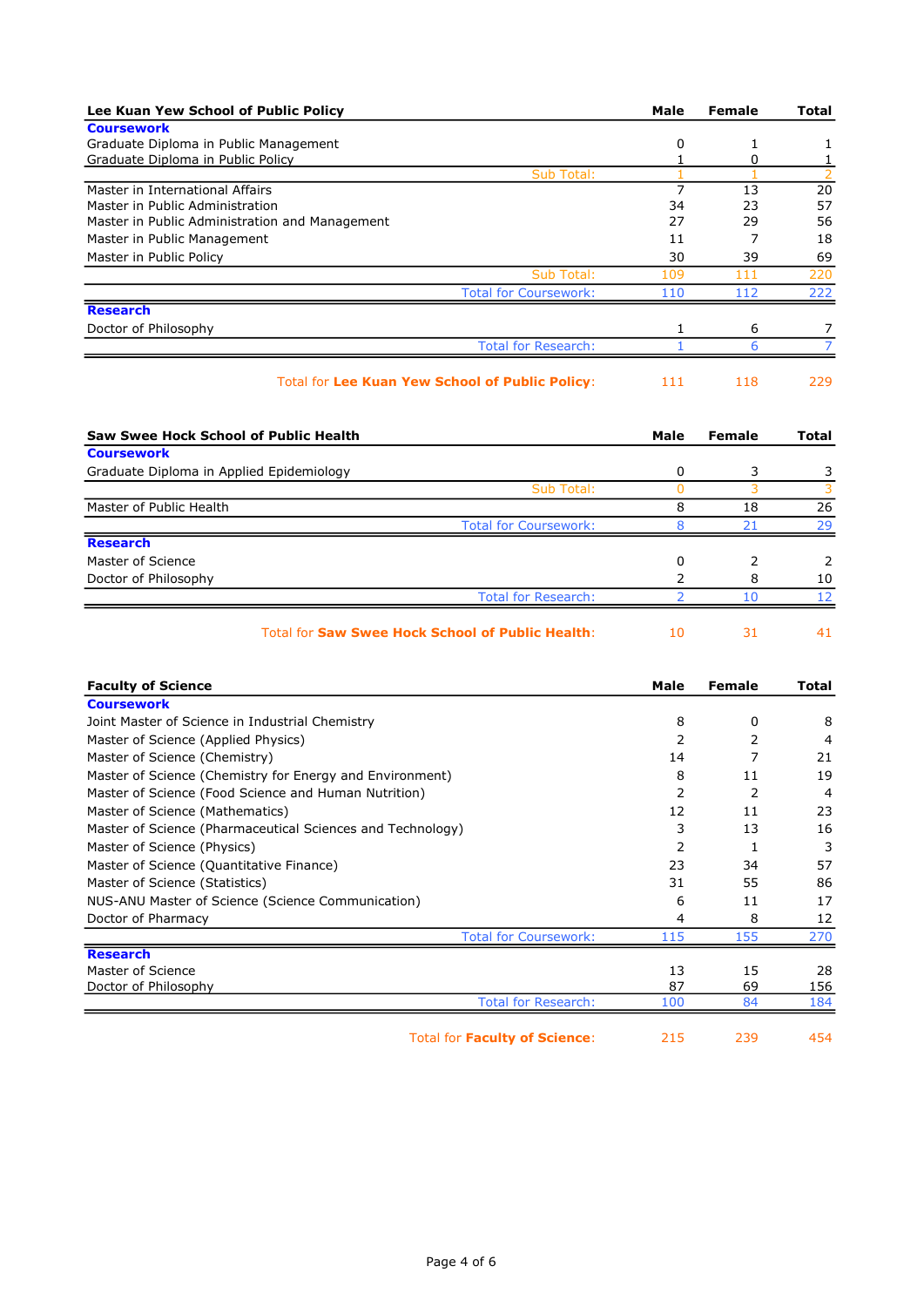| Yong Loo Lin School of Medicine                                                    | Male           | <b>Female</b> | Total          |
|------------------------------------------------------------------------------------|----------------|---------------|----------------|
| <b>Coursework</b>                                                                  |                |               |                |
| Graduate Diploma in Family Medicine                                                | 75             | 59            | 134            |
| Graduate Diploma in Family Practice Dermatology                                    | 14             | 15            | 29             |
| Graduate Diploma in Geriatric Medicine                                             | 9              | 7             | 16             |
| Graduate Diploma in Mental Health                                                  | 7              | 8             | 15             |
| Graduate Diploma in Occupational Medicine                                          | 14             | 2             | 16             |
| Graduate Diploma in Palliative Medicine                                            | 23             | 23            | 46             |
| Sub Total:                                                                         | 142            | 114           | 256            |
| Master of Clinical Investigation                                                   | 16             | 7             | 23             |
| Master of Medicine (Anaesthesiology)                                               | 7              | 19            | 26             |
| Master of Medicine (Diagnostic Radiology)                                          | 39             | 23            | 62             |
| Master of Medicine (Emergency Medicine)                                            | 3              | 3             | 6              |
| Master of Medicine (Family Medicine)                                               | 25             | 38            | 63             |
| Master of Medicine (Internal Medicine)                                             | 47             | 47            | 94             |
| Master of Medicine (Obstetrics and Gynaecology)                                    | 4              | 10            | 14             |
| Master of Medicine (Ophthalmology)                                                 | 7              | 5             | 12             |
| Master of Medicine (Orthopaedic Surgery)                                           | 19             | 2             | 21             |
| Master of Medicine (Otorhinolaryngology)                                           | 1              | 3             | $\overline{4}$ |
| Master of Medicine (Paediatric Medicine)<br>Master of Medicine (Surgery)           | 7<br>16        | 26<br>9       | 33<br>25       |
|                                                                                    | 3              | 29            | 32             |
| Master of Nursing                                                                  |                |               |                |
| Master of Science (Audiology)<br>Master of Science (Speech and Language Pathology) | 3<br>1         | 6<br>30       | 9<br>31        |
| Sub Total:                                                                         | 198            | 257           | 455            |
| <b>Total for Coursework:</b>                                                       | 340            | 371           | 711            |
| <b>Research</b>                                                                    |                |               |                |
| Master of Science                                                                  | 3              | 10            | 13             |
| Master of Science (Nursing)                                                        | 0              | 1             | 1              |
|                                                                                    | 53             | 45            | 98             |
| Doctor of Philosophy                                                               | 56             | 56            |                |
| <b>Total for Research:</b>                                                         |                |               | 112            |
| <b>Total for Yong Loo Lin School of Medicine:</b>                                  | 396            | 427           | 823            |
| <b>Yong Siew Toh Conservatory of Music</b>                                         | Male           | <b>Female</b> | Total          |
| <b>Coursework</b>                                                                  |                |               |                |
| <b>Research</b>                                                                    |                |               |                |
| Master of Music                                                                    | 2              | 1             | 3              |
| <b>Total for Research:</b>                                                         | $\overline{2}$ | $\mathbf{1}$  | $\overline{3}$ |
| Total for Yong Siew Toh Conservatory of Music:                                     | 2              | 1             | 3              |
| <b>DUKE-NUS MEDICAL SCHOOL</b>                                                     | Male           | <b>Female</b> | Total          |
| <b>Coursework</b>                                                                  |                |               |                |
| Doctor of Medicine                                                                 | 33             | 29            | 62             |
| <b>Total for Coursework:</b>                                                       | 33             | 29            | 62             |
| <b>Research</b>                                                                    |                |               |                |
| Master of Science                                                                  | 1              | 0             | 1              |
| Doctor Of Philosophy                                                               | 7              | 6             | 13             |
| <b>Total for Research:</b>                                                         | 8              | 6             | 14             |
|                                                                                    |                |               |                |
| Total for Duke-NUS Graduate Medical School S'pore:                                 | 41             | 35            | 76             |